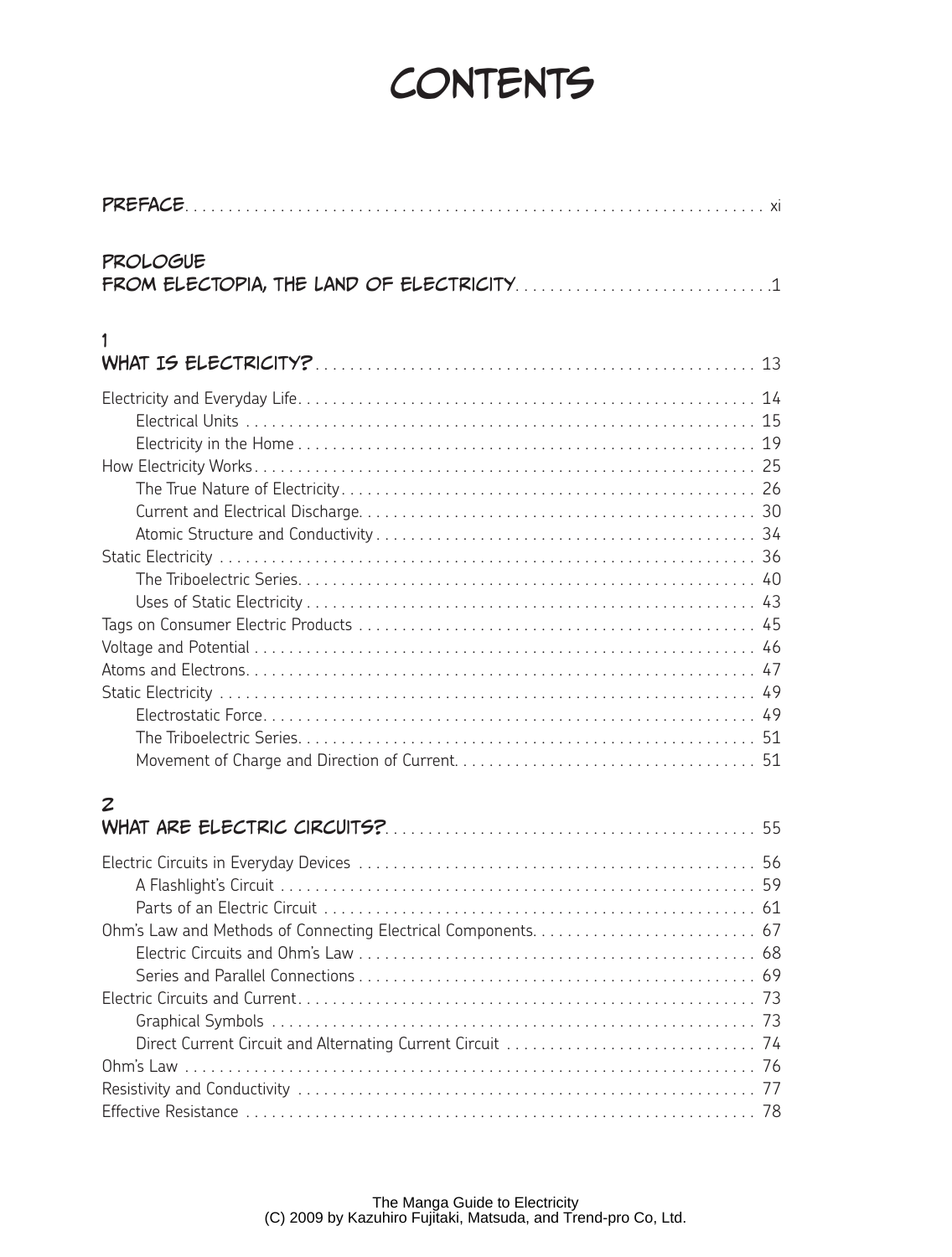## 3 How Does Electricity Work?. . . . . . . . . . . . . . . . . . . . . . . . . . . . . . . . . . . . . . . . . 81

## 4

| How Does a Power Generator Create Electricity?  121 |
|-----------------------------------------------------|
|                                                     |
|                                                     |
|                                                     |
|                                                     |
|                                                     |
|                                                     |
|                                                     |
|                                                     |
|                                                     |
|                                                     |
|                                                     |
|                                                     |